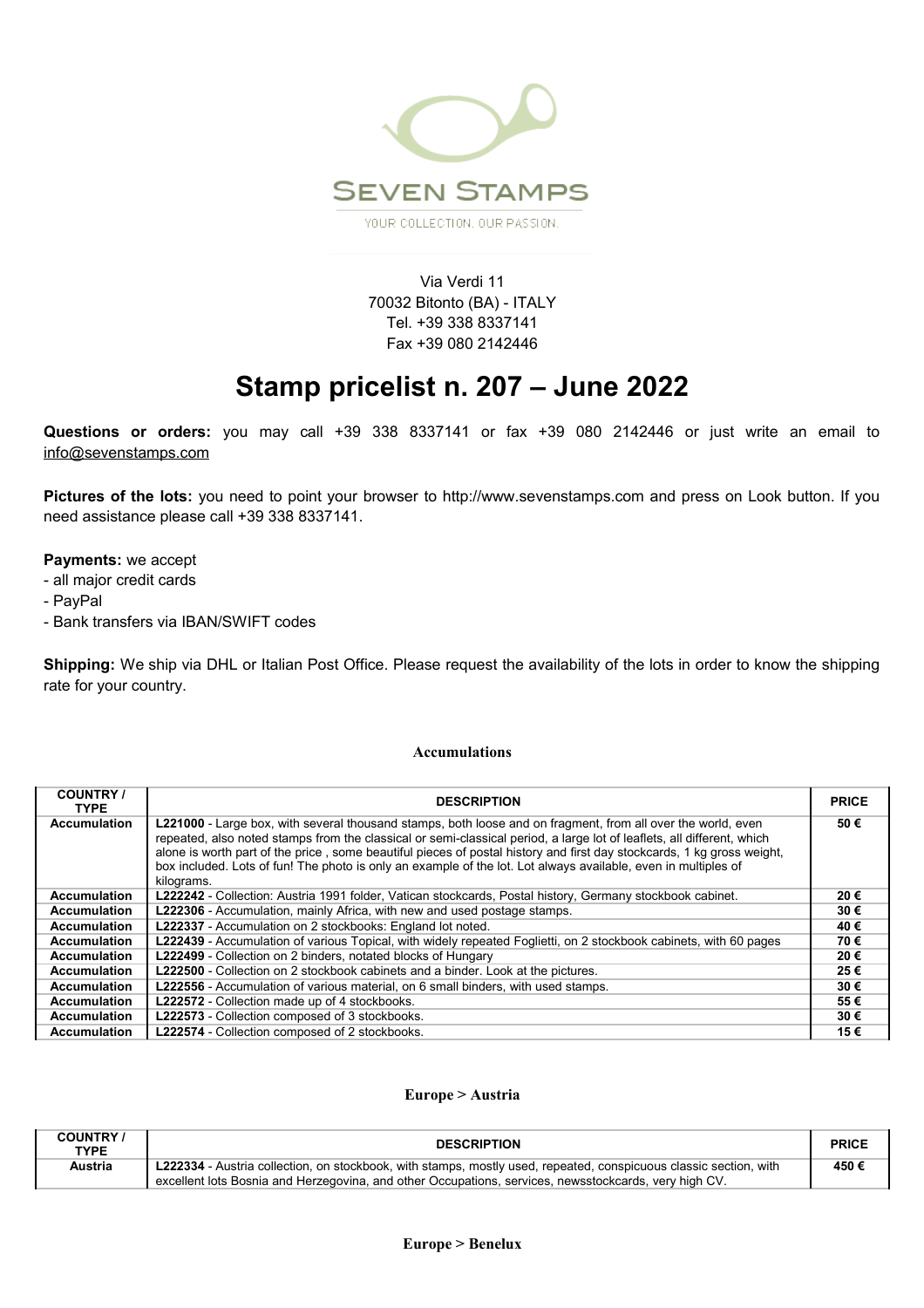| <b>COUNTRY</b><br><b>TYPE</b> | <b>DESCRIPTION</b>                                                                                                                               | <b>PRICL</b> |
|-------------------------------|--------------------------------------------------------------------------------------------------------------------------------------------------|--------------|
| Luxembourg                    | L222452 - Luxembourg collection, on 2 albums, from the beginning, to 2007, with stamps, new * hinged and used,<br>new from 1980 ** never hinged. | 390€         |

# **Europe > Eastern Europe**

| <b>COUNTRY/</b><br><b>TYPE</b>      | <b>DESCRIPTION</b>                                                                                                                                                     | <b>PRICE</b> |
|-------------------------------------|------------------------------------------------------------------------------------------------------------------------------------------------------------------------|--------------|
| Hungary                             | L222261 - Hungary Collection, from 1871 to 1994, with blocks and stamps, also in complete sets, all used.                                                              | 30€          |
| Czechoslovakia                      | L222295 - Czechoslovakia collection, on stockbook pages, with postage stamps, used, repeated, from 1918.                                                               | 50€          |
| <b>Eastern Europe</b>               | L222296 - Eastern Europe collection, on stockbook, with postage stamps, new and used, former Soviet Union area,<br>and Baltic countries, to be inspected carefully.    | 190€         |
| Soviet area                         | L222299 - Soviet Area Collection, on stockbook pages, with stamps, mostly new, good overall value.                                                                     | 135€         |
| <b>Turkey</b>                       | <b>L222308</b> - Turkey collection, on stockbook pages, with stamps, mostly used, from the classics, to be inspected<br>carefully.                                     | 45 €         |
| <b>Bulgaria</b>                     | L222315 - Bulgaria collection, on stockbook, from the beginning, up to 2004, with new and used stamps.                                                                 | 150€         |
| <b>Balkans</b>                      | L222318 - Balkans, Yugoslavia, Montenegro, Serbia collection, on stockbook, with stamps, new and used.                                                                 | 110€         |
| Soviet area                         | L222320 - Soviet Area Collection, Armenia, Azerbaijan, with stamps, new and used, repeated, even if not indented.                                                      | 110€         |
| Romania                             | L222327 - Romania collection, on stockbook pages, with blocks and postcards, mostly new */**                                                                           | 90€          |
| <b>Bosnia and</b><br><b>Moravia</b> | L222329 - Bosnia and Moravia collection, on stockbook, with stamps, new and used.                                                                                      | 50€          |
| <b>Balkans</b>                      | L222338 - Balkans Collection: Yugoslavia, Croatia, Serbia, Montenegro, on stockbook, with stamps, new and used,<br>repeated.                                           | 130€         |
| Romania                             | L222358 - Romania collection, on stockbook, from 1862 to 1976, with stamps, new */**, and used, good classic<br>section, many sets cpl.                                | 300€         |
| Romania                             | L222363 - Collection Romania, on stockbook, with stamps, new and used, from the classics, with repetitions.                                                            | 90€          |
| <b>Eastern Europe</b>               | L222364 - Eastern Europe Collection, on stockbook, with stamps, new */** and used, in particular Baltic States, and<br>Soviet area.                                    | 210€         |
| Turkey                              | L222368 - Turkey collection, with mostly used stamps, from the classical period, to be inspected carefully.                                                            | 75€          |
| Yugoslavia                          | L222389 - Yugoslavia collection, on stockbook pages, with stamps, new and used, even repeated ones.                                                                    | 20€          |
| Alexandrette                        | L222418 - Alexandrette Collection, on album pages, from 1938, with stamps, new * hinged.                                                                               | 150€         |
| Hungary                             | L222480 - Hungary collection, on stockbook, from 1945 to 1979, with blocks of four, new ** never hinged.                                                               | 240€         |
| Hungary                             | L222481 - Hungary collection, on stockbook, until 1945, with stamps, new * / ** and used, and services                                                                 | 80€          |
| Hungary                             | L222482 - Collection Hungary, on stockbook, from 1980 to 2004, with stamps, new ** never hinged.                                                                       | 270€         |
| Hungary                             | L222483 - Hungary collection, on stockbook, with envelopes, FDC, postal stationery, and postcards, beautiful<br>postage.                                               | 90€          |
| Hungary                             | L222484 - Hungary collection, on albums, from 1949 to 1964, with stamps, new ** never hinged, and used.                                                                | 25€          |
| Hungary                             | L222485 - Hungary collection, on albums, from 1957 to 1974, with stamps, new ** never hinged, and used. Many<br>complete sets.                                         | 120€         |
| Hungary                             | L222486 - Hungary collection, on albums, from 1977 to 1978, with stamps, new ** never hinged.                                                                          | 50€          |
| Hungary                             | L222487 - Hungary collection, on albums, from 1961 to 1966, with stamps, new ** never hinged.                                                                          | 150€         |
| Hungary                             | L222488 - Hungary collection, on albums, from 1961 to 1969, with stamps, new ** never hinged.                                                                          | 200€         |
| Hungary                             | <b>L222489</b> - Hungary collection, on albums, from 1972 to 1976, with stamps, new ** never hinged.                                                                   | 120€         |
| Hungary                             | L222490 - Hungary collection, on albums, from 1977 to 1978, with FDC, and letters from the 40s and 50s.                                                                | 170€         |
| Hungary                             | L222491 - Hungary collection, on albums, from 1945 to 1957, with stamps, almost all new ** never hinged.                                                               | 450€         |
| Hungary                             | L222492 - Collection Hungary, on stockbook, from 1945 to 2004, with stamps, first new years */**, then new ** never<br>hinged. Many sets cpl. Very high catalog value. | 590€         |
| Hungary                             | L222493 - Hungary collection, on stockbook, until 1944, with blocks of four, almost all, new ** never hinged.                                                          | 200€         |
| Hungary                             | L222494 - Hungary collection, on stockbook, until 1990, with stamps, used, with lot of services.                                                                       | 50€          |
| Hungary                             | L222495 - Collection Hungary, on stockbook, with stamps, new ** never hinged, from 2001 to 2010.                                                                       | 150€         |
| Hungary                             | L222496 - Hungary collection, on stockbook, with stamps, new ** never hinged, from 1960 to 1966.                                                                       | 75€          |
| Hungary                             | <b>L222497</b> - Hungary collection, on binder, with FDC from 1966 to 1969.                                                                                            | 80€          |
| Hungary                             | L222498 - Hungary collection, on binder, with FDC from 1971 to 1973                                                                                                    | 75€          |
| Russia                              | L222506 - Russia collection, on stockbook pages, with blocks and miniature blocks, new ** never hinged, 90s and<br>2000s.                                              | 220€         |
| Czechoslovakia                      | L222507 - Czechoslovakia collection, on albums, from 1953 to 1989, with blocks and miniature blocks, almost all new<br>** never hinged.                                | 140€         |
| Romania                             | L222508 - Lot Romania, on stockbook, with new blocks ** never hinged. As a gift, the blocks, used, from all over the<br>world.                                         | 80€          |
| Hungary                             | <b>L222571</b> - Hungary collection, with used stamps, from the classical period.                                                                                      | 35€          |

### **Europe > France**

| <b>COUNTRY</b><br><b>TYPE</b> | <b>DESCRIPTION</b>                                                                                               | <b>PRICE</b> |
|-------------------------------|------------------------------------------------------------------------------------------------------------------|--------------|
| French                        | L222402 - Collection of French Colonies, on album pages, from 1859 to 1943, general Topical, with stamps, new */ | 950€         |
| colonies                      | ** and used, including rare leaflet, from 1943 **, and excellent postage due.                                    |              |
| <b>French</b>                 | L222403 - French Colonies Collection, on album pages, from 1901 to 1942, with stamps, new */** and used, from:   | 890€         |
| colonies                      | Hoi Hao, Kouang Tcheou, Mong Tzeu, Pakhoi, Tchong Ing, Yuannan Fou.                                              |              |
| <b>French Levant</b>          | L222407 - Levante Francese collection, on album pages, from 1885 to 1943, with stamps, new */** and used.        | 130€         |
| Mares                         | L222410 - Cavalle Collection, on album pages, from 1893 to 1902, with stamps, new * hinged, and used.            | 120€         |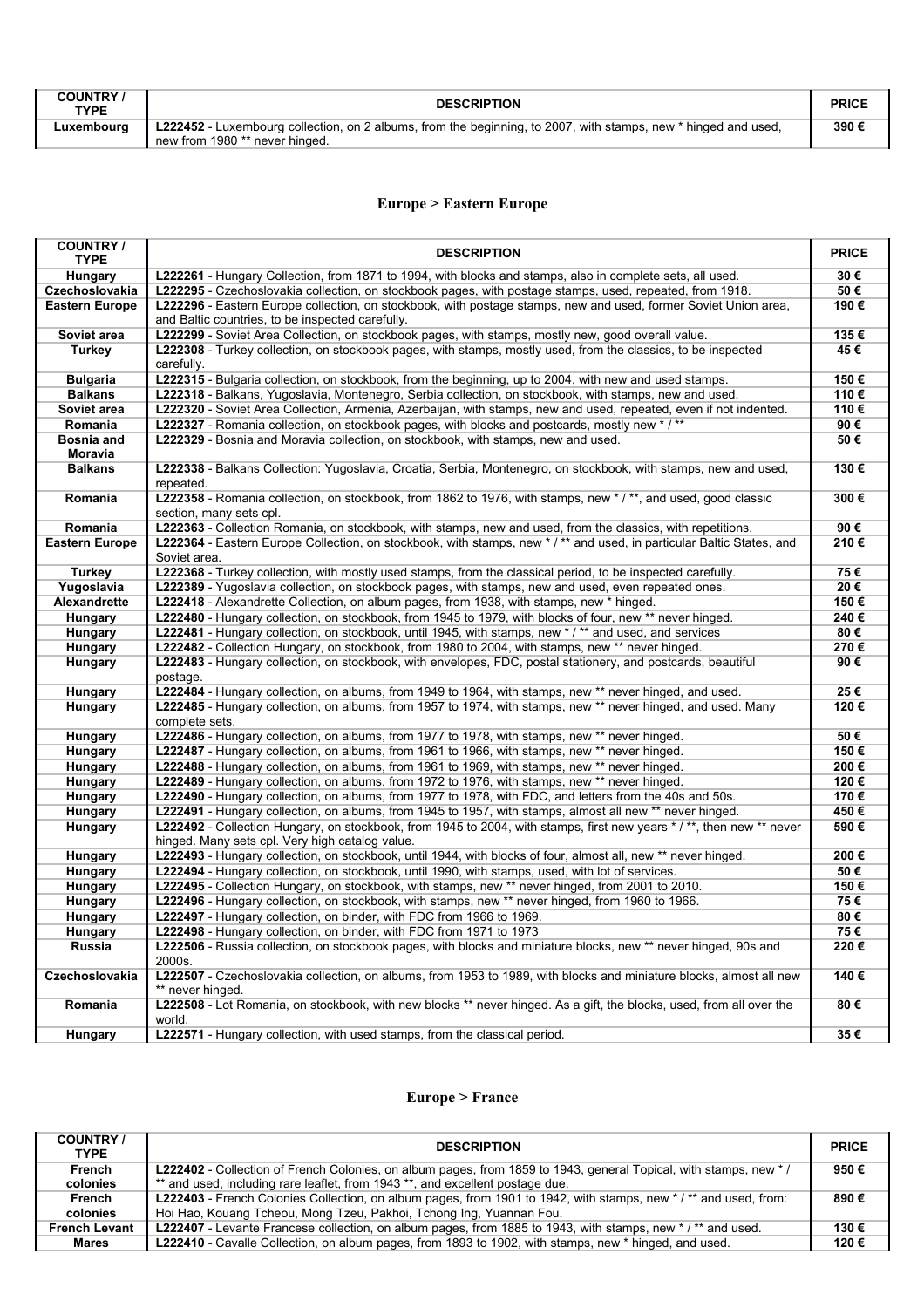| France | <b>L222453</b> - Huge accumulation of souvenir blocks, even repeated, from France.                                                                                                                                                                                                   | 690€  |
|--------|--------------------------------------------------------------------------------------------------------------------------------------------------------------------------------------------------------------------------------------------------------------------------------------|-------|
| France | L222454 - Collection France, on 4 albums, from 1966 to 2001, with stamps, new ** never hinged, including postcards<br>and specializations of the definitive ones.                                                                                                                    | 950€  |
| France | L222455 - Collection France, on album, from 1949 to 1965, with postage stamps, new */**, also noted postage<br>stamps, military franchise from 1901.                                                                                                                                 | 490€  |
| France | L222456 - Collection France, on albums, from 1853 to 1948, with stamps, in the very first years new without gum and<br>*, then new */**, many cpl set of value. Noted examples of Napoleon, Red Cross 1948, orphans, Cassa **,<br>Samothrace, and Pexip <sup>**</sup> . Very high CV | 1700€ |
| France | L222570 - France collection, with used stamps, from 1900.                                                                                                                                                                                                                            | 40€   |

# **Europe > Germany**

| <b>COUNTRY</b> /<br><b>TYPE</b>          | <b>DESCRIPTION</b>                                                                                                                                                                                                                                | <b>PRICE</b> |
|------------------------------------------|---------------------------------------------------------------------------------------------------------------------------------------------------------------------------------------------------------------------------------------------------|--------------|
| Germany                                  | L222304 - Germany collection, on stockbook, with stamps, new and used.                                                                                                                                                                            | 20€          |
| Germany<br><b>Occupations</b><br>and GDR | L222333 - Germany Occupations and DDR Collection, on stockbook, with mostly used stamps.                                                                                                                                                          | 60€          |
| Germany                                  | L222335 - Germany collection, on stockbook, with stamps, new and used, Empire, Reich, Berlin, excellent lot of<br>Private Post.                                                                                                                   | 200€         |
| <b>Germany Old</b><br>States             | L222350 - Germany Old States Collection, on stockbook pages, with stamps, new and used, high overall value                                                                                                                                        | 210€         |
| <b>Germany Reich</b>                     | <b>L222356</b> - Stock Germania Reich, on stockbook, with stamps, mostly used, with large repetitions.                                                                                                                                            | 90€          |
| <b>Germany Reich</b>                     | <b>L222394</b> - Germany Reich collection, on stockbook, with stamps, new and used, repeated.                                                                                                                                                     | 50€          |
| Germany<br>French area                   | L222416 - Germany French Zone Collection, on album pages, from 1945 to 1949, with stamps, new */** -                                                                                                                                              | 150€         |
| Germany                                  | L222501 - Germany Collection, on albums, only blocks, and miniature blocks, new ** never hinged, and used, many<br>valuable pieces: Local Post 1940, excellent lot Gdansk, Germany Reich, Sarre mini block, and Bund variety,<br>Beethoven block. | 510€         |
| <b>Germany Bund</b>                      | L222547 - Germany Bund album, from 1949 to 1982, with collection of used stamps,                                                                                                                                                                  | 35€          |

# **Europe > Iberia**

| <b>COUNTRY</b> /<br><b>TYPE</b> | <b>DESCRIPTION</b>                                                                           | <b>PRICE</b> |
|---------------------------------|----------------------------------------------------------------------------------------------|--------------|
| Spain and<br><b>Colonies</b>    | <b>L222330</b> - Spain and Colonies collection, on 2 stockbooks, with stamps, new and used.  | 50€          |
| <b>Spain</b>                    | L222345 - Spain collection, on stockbook pages, with used, classic and semiclassical stamps. | 50€          |
| Spanish<br>colonies             | L222385 - Spanish Colonies Collection, to be inspected carefully                             | 30€          |
| Portugal                        | <b>L222505</b> - Portugal collection, on albums, from 1974 to 1999, with blocks, used.       | 90€          |

# **Europe > Italy Old States**

| <b>COUNTRY</b><br><b>TYPE</b> | <b>DESCRIPTION</b>                                                                                                                     | <b>PRICE</b> |
|-------------------------------|----------------------------------------------------------------------------------------------------------------------------------------|--------------|
| Italy                         | <b>L222325</b> - Interesting lot of Italy Ancient States, with stamps, new and used, excellent presences, to be inspected<br>carefully | 980 €        |

# **Europe > Italy Kingdom**

| <b>COUNTRY</b><br><b>TYPE</b> | <b>DESCRIPTION</b>                                                                                               | <b>PRICE</b> |
|-------------------------------|------------------------------------------------------------------------------------------------------------------|--------------|
| <b>Italy Kingdom</b>          | <b>L222557</b> - Italy Kingdom collection, with new stamps $* / **$ , see photos.                                | 190 €        |
| Italy                         | L222575 - Remains of Italy collection, on albums from 1861 to 1975, including services, Trieste, etc., with used | 25€          |
|                               | stamps.                                                                                                          |              |

### **Europe > Italy Republic**

| <b>COUNTRY</b> /<br><b>TYPE</b> | <b>DESCRIPTION</b>                                                                                                   | <b>PRICE</b> |
|---------------------------------|----------------------------------------------------------------------------------------------------------------------|--------------|
| <b>Italy Republic</b>           | <b>L222561</b> - Italy Republic collection, from 1945 to 2012, on stockbook, with used stamps. Look at the pictures! | 95€          |
| <b>Italy Republic</b>           | <b>L222562</b> - Italy Republic collection, from 1945 to 2012, on stockbook, with used stamps. Look at the pictures! | 80€          |
| <b>Italy Republic</b>           | L222576 - Italia Repubblica Collection, from 1945 to 1970, on Marini albums, with new ** stamps, including services. | 60 €         |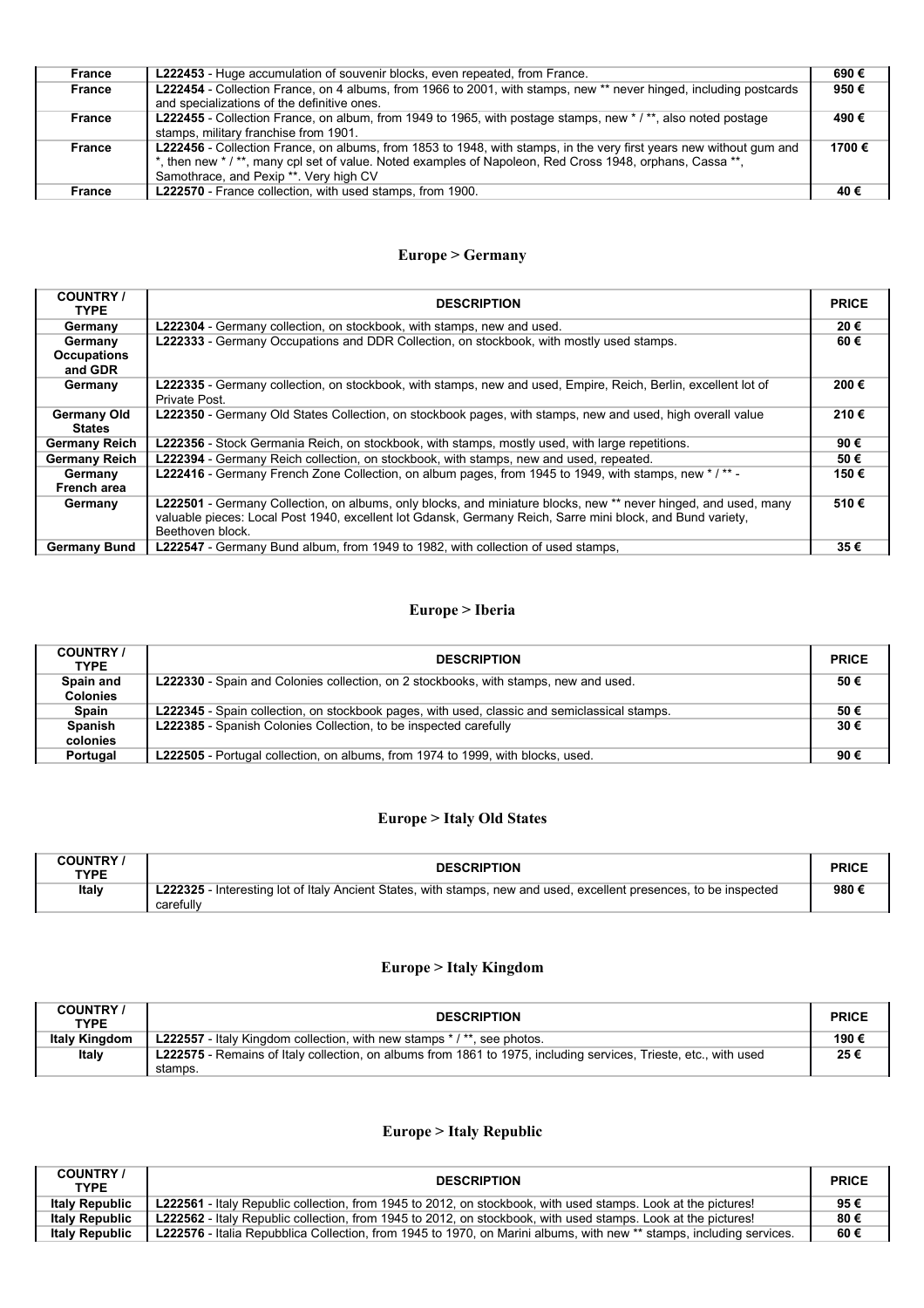### **Europe > San Marino**

| <b>TYPF</b>               | ΓΙΟΝ                                                                                                  |    |
|---------------------------|-------------------------------------------------------------------------------------------------------|----|
| <b><i><u>PART</u></i></b> | with stamps.<br>on stockbook.<br>. Marino<br>. new and used.<br>. collection<br>the classics.<br>from | 30 |

# **Europe > Scandinavia**

| <b>COUNTRY</b><br><b>TYPE</b> | <b>DESCRIPTION</b>                                                                                                                                                      | <b>PRICE</b> |
|-------------------------------|-------------------------------------------------------------------------------------------------------------------------------------------------------------------------|--------------|
| Sweden                        | L222297 - Sweden collection, on stockbook pages, with stamps, and leaflets, mostly used, with an excellent lot of<br>classics. Also noted postcards and postal history. | 140€         |
|                               |                                                                                                                                                                         |              |
| Sweden                        | <b>L222397</b> - Sweden collection, on stockbook pages, with stamps, used, from the classics, repeated                                                                  | 40 €         |

### **Europe > Switzerland**

| <b>COUNTRY</b><br><b>TYPE</b> | <b>DESCRIPTION</b>                                                                                                                                             | <b>PRICE</b> |
|-------------------------------|----------------------------------------------------------------------------------------------------------------------------------------------------------------|--------------|
| <b>Swiss</b>                  | <b>L222292</b> - Swiss collection, on stockbook, from the classical period, to 1965, with stamps, mostly used, with<br>repetitions, to be inspected carefully. | 90€          |
| <b>Swiss</b>                  | L222357 - Swiss collection, on stockbook pages, with stamps, new and used, classic, and excellent service lot.                                                 | 150€         |
| <b>Swiss</b>                  | L222375 - Swiss collection, on stockbook, with stamps, mostly used, until 1989.                                                                                | 50€          |
| <b>Swiss</b>                  | L222376 - Swiss collection, on stockbook, with postage stamps, used, until 2006                                                                                | 30€          |

# **Europe > United Kingdom**

| <b>COUNTRY</b><br><b>TYPE</b>    | <b>DESCRIPTION</b>                                                                                                                                                  | <b>PRICE</b> |
|----------------------------------|---------------------------------------------------------------------------------------------------------------------------------------------------------------------|--------------|
| England                          | <b>L222314</b> - England collection, on stockbook, with souvenir blocks of philatelic events, new ** never hinged,                                                  | 25€          |
| England                          | <b>L222321</b> - England collection, on stockbook, with stamps, mainly used, many classics. The stamps turned are<br>PERFIN.                                        | 100€         |
| England                          | <b>L222343</b> - England collection, on stockbook, up to the 2000s, with stamps, new and used,                                                                      | 75€          |
| England                          | L222347 - England collection, on stockbook pages, with stamps, definitive, and castles, even repeated, new and<br>used.                                             | 40€          |
| <b>Channel</b><br><b>Islands</b> | <b>L222371</b> - Channel Islands Collection, on stockbook, with new and used stamps, including leaflets.                                                            | 50€          |
| Catalogs                         | <b>L222429</b> - Lot with 5 Stanley Gibbons catalogs, including an old British Empire catalog from 1952.                                                            | 40€          |
| <b>British colonies</b>          | L222436 - British Colonies Collection, on stockbook with stamps, new ** never hinged, from Turks, Santa Lucia,<br>Solomon, Bermuda, Trinidad and Barbados. High CV. | 630€         |
| <b>British colonies</b>          | L222437 - Collection of English Colonies, Tanganyika, Sudan, Tanzania, on stockbook, with stamps, new */** and<br>used, also cpl set, high overall value.           | 490€         |
| England                          | L222560 - England collection, on stockbook, with used, classic stamps for a very high catalog value. Look at the<br>pictures!                                       | 320€         |

### **Europe > Vatican**

| <b>COUNTRY</b><br><b>TYPE</b> | <b>DESCRIPTION</b>                                                                                                            | <b>PRICE</b> |
|-------------------------------|-------------------------------------------------------------------------------------------------------------------------------|--------------|
| Vatican                       | <b>L222083</b> - Vatican stock, with postage stamps, and postcards, new ** never hinged.                                      | 35€          |
| Vatican                       | L222339 - Vatican collection, on stockbook pages, with stamps, new and used, until 1986, also noted good lot, Papal<br>State. | 100€         |
| Vatican                       | <b>L222565</b> - Vatican collection, from 1929 to 1978, on Marini albums, with new and used stamps. Look at the pictures!     | 200€         |

# **Europe > Europe Other**

| <b>COUNTRY</b><br><b>TYPE</b> | <b>DESCRIPTION</b>                                                                                                     | <b>PRICE</b> |
|-------------------------------|------------------------------------------------------------------------------------------------------------------------|--------------|
| <b>Gdansk</b>                 | <b>L222352</b> - Gdansk collection, on stockbook pages, with stamps, new and used, repeated.                           | 80€          |
| <b>Europe</b>                 | <b>L222367</b> - Collection Europe, on stockbook, with stamps, mostly new ** never hinged, Iceland, Italy, Luxembourg. | 80€          |
| northern                      | <b>L222387</b> - Northern Europe collection, on stockbook pages, with stamps, new and used, even classic ones.         | 60€          |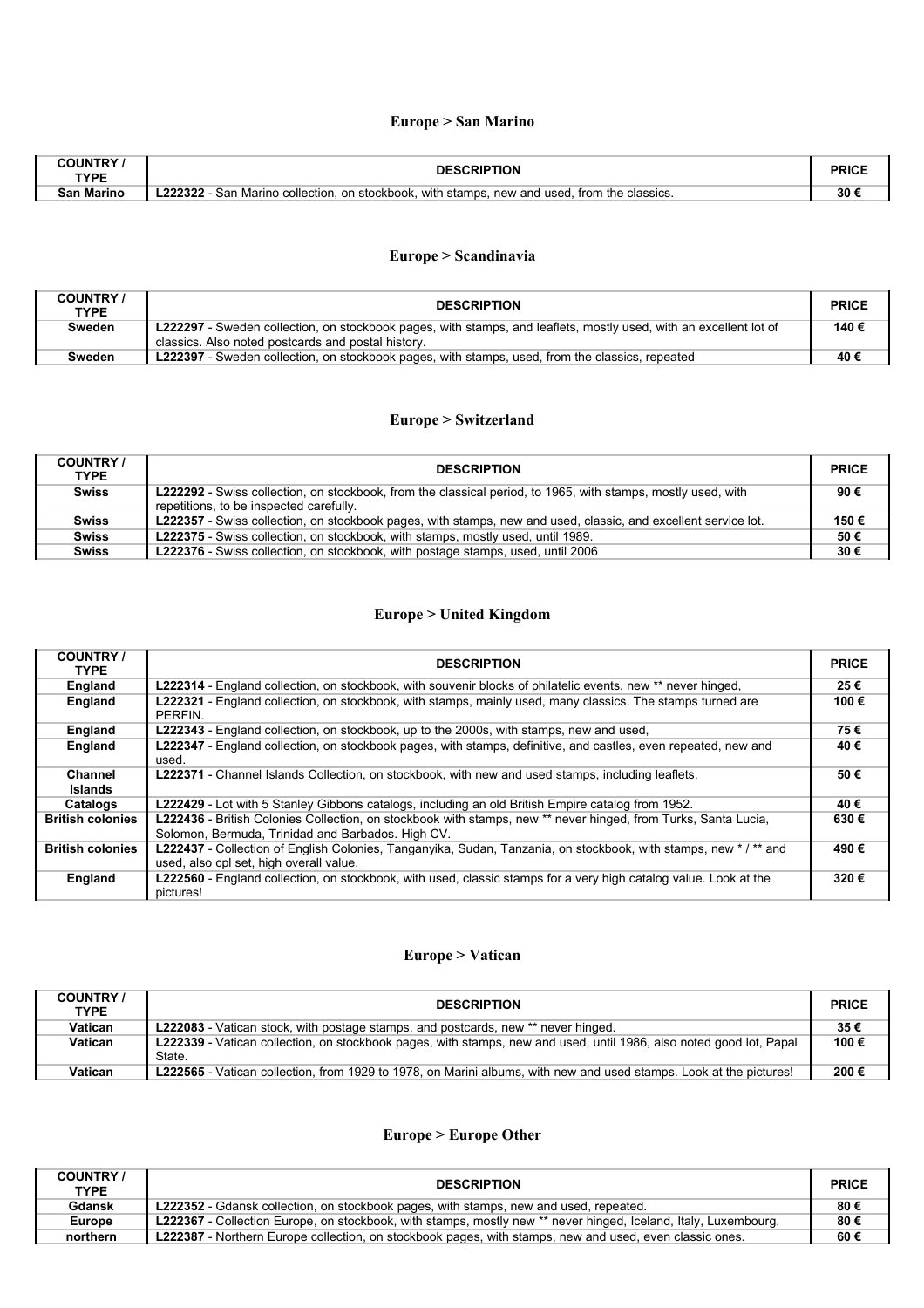| <b>Europe</b> |                                                                                                                  |      |
|---------------|------------------------------------------------------------------------------------------------------------------|------|
| <b>Europe</b> | L222400 - Collection Europe, especially Eastern Europe, with stamps, new and used, on stockbook.                 | 30€  |
| Crete and     | L222406 - Creta and Dedeagh Collection, on album pages, from 1893 to 1903, with stamps, new * hinged, and used.  | 120€ |
| Dedeagh       |                                                                                                                  |      |
| Vathy         | <b>L222409</b> - Vathy collection, on album pages, from 1893, with stamps, new * hinged, and used.               | 110€ |
| <b>Monaco</b> | L222430 - Monaco collection, on stockbook, from 1975 to 1998, with stamps, new ** never hinged.                  | 150€ |
| <b>Europe</b> | L222440 - Europa Collection, on album, with envelopes and fragments with special cancellations.                  | 25€  |
| <b>Europe</b> | L222441 - Collection of postal history Europe, on album, with some classic pieces, and censored, and registered. | 110€ |
| <b>Europe</b> | L222444 - Collection of travel envelopes in Europe, also registered, with beautiful postage, on album.           | 110€ |
| <b>Europe</b> | L222502 - Europa Collection, on albums, with blocks and miniature blocks, used.                                  | 30€  |
| <b>Europe</b> | L222503 - Europe collection, on album, with blocks and miniature blocks, new ** never hinged.                    | 110€ |
| <b>Europe</b> | <b>L222509</b> - Europe collection, on stockbook, with new blocks ** never hinged.                               | 110€ |
| <b>Europe</b> | L222510 - Europe collection, on stockbook, with blocks, new ** never hinged, and used.                           | 80€  |
| <b>Europe</b> | L222552 - Europe collection, on stockbook pages, with used stamps, even in complete sets. Look at the pictures.  | 50€  |
| <b>Europe</b> | L222567 - Europa Collection, on album pages, with used and new stamps, from the classical period. Look at the    | 70€  |
|               | pictures.                                                                                                        |      |

#### **Africa**

| <b>COUNTRY /</b><br><b>TYPE</b> | <b>DESCRIPTION</b>                                                                                                                                                       | <b>PRICE</b> |
|---------------------------------|--------------------------------------------------------------------------------------------------------------------------------------------------------------------------|--------------|
| <b>Mauritius</b>                | L222331 - Mauritius collection, on stockbook, with stamps, new and used, repeated, even classic ones,                                                                    | 30€          |
| <b>Mauritius</b>                | L222344 - Mauritius collection, on stockbook pages, from 1858, with stamps, new and used.                                                                                | 80€          |
| Liberia                         | L222351 - Liberia collection, on stockbook pages, from the beginning to 1982, with stamps, new and used, to be                                                           | 100€         |
|                                 | inspected carefully.                                                                                                                                                     |              |
| <b>Tanzania</b>                 | L222391 - Tanzania collection, on stockbook, with stamps, mostly used.                                                                                                   | 25€          |
| <b>Comoros</b>                  | L222401 - Comore Islands Collection, on album pages, from 1892 to 1990, with stamps, new */**, and used,                                                                 | 700€         |
| <b>Islands</b>                  | excellent classic part, then notated even if not indented, and gold laminated. Very high CV                                                                              |              |
| Gabon                           | L222413 - Gabon collection, from 1904 to 1993, with stamps, new */**, and used, many cpl set of value, Very high                                                         | 850€         |
|                                 | catalog value.                                                                                                                                                           |              |
| Niger                           | L222415 - Niger collection, on album pages, up to 1998, with stamps, new */** and used, to be inspected carefully.                                                       | 370€         |
| <b>Alexandrie</b>               | L222417 - Alexandrie Collection, on album pages, from 1899 to 1930, with stamps, new */**, and used.                                                                     | 250€         |
| Western                         | L222419 - West Equatorial Africa Collection, on album pages, from 1936 to 1958, with stamps, new */**, many cpl                                                          | 750€         |
| Equatorial                      | set of value, eg. 1943 airmail. Very high CV-                                                                                                                            |              |
| Africa                          |                                                                                                                                                                          |              |
| Congo                           | L222421 - Congo collection, on album, from the beginning to 1996, with stamps, new * / ** and used, excellent                                                            | 620€         |
|                                 | colonial section and many cpl set, very high catalog value                                                                                                               |              |
| <b>Benin and</b>                | L222423 - Benin and Dahomey collection, on album. from 1892 to 1999, with stamps, new * / **, and used. Excellent                                                        | 1250€        |
| <b>Dahomey</b>                  | Colonial lot. Very high value.                                                                                                                                           |              |
| Algeria                         | L222424 - Algeria collection, on albums, from 1924 to 1998, with stamps, new */** and used, very specialized, in the<br>French colonial period, very high overall value. | 1150€        |
| Tonga and St.                   | L222434 - Tonga and St. Elena collection, on stockbook pages, with stamps, new */** and used, including excellent                                                        | 260€         |
| Elena                           | cpl set and stamps in shillings.                                                                                                                                         |              |
| <b>South Africa</b>             | L222435 - Special Folder Union of South Africa, from 1938, with new pairs * hinged, from South Africa and the South                                                      | 240€         |
|                                 | West.                                                                                                                                                                    |              |
| Africa                          | L222445 - African postal history collection, on binder, from the classical and semiclassical period.                                                                     | 80€          |
| <b>Africa</b>                   | L222451 - African Postal History Collection, with envelopes all circulated, including registered mail.                                                                   | 70€          |
| <b>Somalia</b>                  | L222563 - Somalia collection, from 1993 to 2003, on stockbook, with new stamps ** never hinged, even in complete                                                         | 80€          |
|                                 | sets. Look at the pictures!                                                                                                                                              |              |

#### **Americas**

| <b>COUNTRY</b> /<br><b>TYPE</b> | <b>DESCRIPTION</b>                                                                                                                                       | <b>PRICE</b> |
|---------------------------------|----------------------------------------------------------------------------------------------------------------------------------------------------------|--------------|
| <b>Mexico and</b><br>Salvador   | <b>L221884</b> - Collection Mexico and Salvador, on album pages, with stamps, new and used.                                                              | 35€          |
| Mexico                          | <b>L221885</b> - Mexico collection, on stockbook, from the classical period.                                                                             | 20€          |
| <b>USA FDC</b>                  | <b>L221973</b> - Collection by FDC, USA, 2007, repeated.                                                                                                 | 35€          |
| Canada                          | L222289 - Canada collection, on stockbook, from 1870 to 2006, with postage stamps, used.                                                                 | 100 €        |
| Canada                          | L222298 - Canada collection, on stockbook, with stamps, used, repeated, excellent classic lot, including<br>Newfoundland.                                | 240€         |
| <b>South America</b>            | <b>L222310</b> - South America collection, on album pages, with postage stamps, used, from the classics and<br>semiclassics.                             | 30€          |
| Canada                          | L222319 - Canada collection, on stockbook, mostly blocks, new ** never hinged, 70s / 80s / 90s                                                           | 100€         |
| Canada                          | L222336 - Canada collection, on stockbook, from the beginning to 2005, with used stamps, including Newfoundland.                                         | 200€         |
| Canada                          | L222359 - Canada collection, on stockbook, from the beginning, including Newfoundland, with stamps, mostly used,<br>repeated, excellent lot of classics. | 130 €        |
| Argentina                       | <b>L222366</b> - Argentina collection, on stockbook pages, with stamps, new and used, from the classics, repeated                                        | 45€          |
| Canada                          | <b>L222374</b> - Canada collection, on stockbook and stockbook pages, with stamps, new and used.                                                         | 30€          |
| central America                 | L222384 - Central America Collection, on album pages, with postage stamps, used, classic and semi-classic.                                               | 25€          |
| Guadalupe                       | L222411 - Guadalupe Collection, on album pages, from 1884 to 1947, with stamps, new */**, and used, excellent<br>classic part, very high CV.             | 750€         |
| Panama                          | L222433 - Panama collection, on stockbook, from 1928 to 1990, with stamps, mostly new ** never hinged and used.                                          | 100 €        |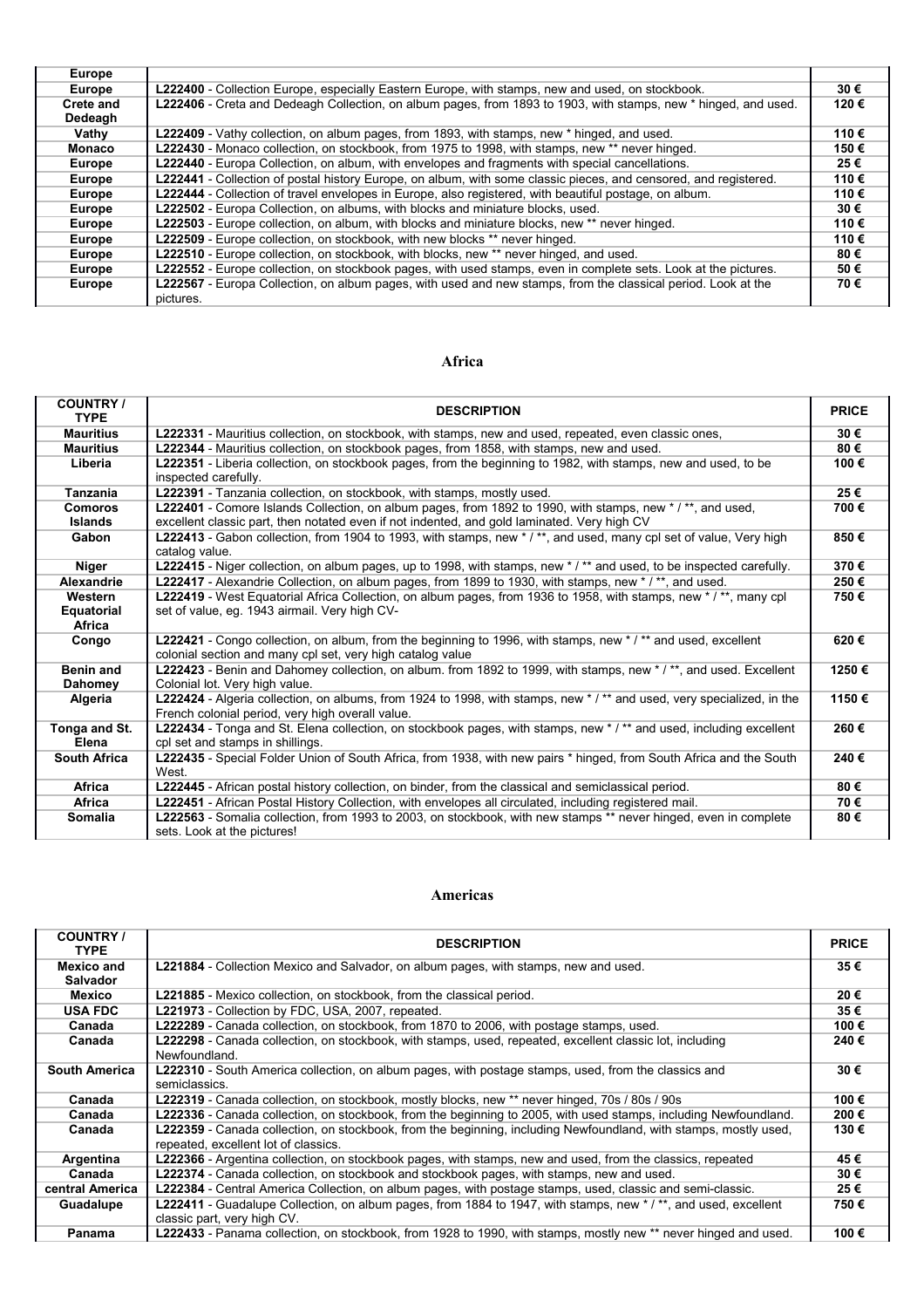| <b>USA</b>           | L222512 - Lot USA, with FDC, postcards, postal stationery.                                                        | 50€  |
|----------------------|-------------------------------------------------------------------------------------------------------------------|------|
| <b>USA</b>           | L222513 - USA lot with mailing folders and postcards. Look at the pictures.                                       | 20€  |
| <b>USA</b>           | L222514 - Lot of FDC USA, from 2003 to 2005.                                                                      | 50€  |
| <b>United States</b> | L222515 - Accumulation of FDCs and postal stationery from the United States, also repeated, 2000s.                | 25€  |
| <b>USA</b>           | L222516 - Lot of 2008 USA FDCs                                                                                    | 35€  |
| <b>USA</b>           | L222517 - Lot of FDC USA from 2010                                                                                | 25€  |
| <b>United States</b> | L222518 - Lot of postal stationery, United States, 2000s                                                          | 15€  |
| <b>United States</b> | L222519 - Collection, of US post office folders, 2000s. To be inspected carefully                                 | 30€  |
| <b>USA</b>           | L222520 - Collection of Folder, postcards, and Postal History, USA                                                | 25€  |
| <b>United States</b> | L222521 - 1997, United States, Bugs Bunny, leaflet, new ** never hinged, with non-serrated stamp                  | 80€  |
| <b>United States</b> | L222522 - 1993, United States, Legends of the West Mini block, with error, Bill Pickett, Mint ** never hinged     | 100€ |
| <b>United States</b> | L222523 - 1993, United States, Legends of the West Mini block, with error, Bill Pickett, Mint ** never hinged     | 100€ |
| <b>United States</b> | L222524 - 1993, United States, Legends of the West Mini block, with error, Bill Pickett, Mint ** never hinged     | 100€ |
| <b>United States</b> | L222525 - Collection of folders, from the USA post office, 2000s, to be carefully inspected.                      | 40€  |
| <b>United States</b> | L222526 - United States collection, with postcards and postal stationery, 2000s.                                  | 25€  |
| <b>USA</b>           | L222527 - Lot FDC USA from 2008, on binder with case                                                              | 30€  |
| <b>USA</b>           | L222528 - Lot FDC USA from 2003, on binder with case                                                              | 30€  |
| <b>USA</b>           | L222529 - Lot FDC USA, from 2004 to 2007                                                                          | 25€  |
| <b>USA</b>           | L222530 - Lot FDC USA, from 2002 to 2003, on binder with case                                                     | 30€  |
| <b>USA</b>           | L222531 - Lot FDC USA, 2009, on binder with case                                                                  | 30€  |
| <b>USA</b>           | L222532 - US Postal Whole Lot, from 2008 to 2009, on binder with case                                             | 20€  |
| <b>USA</b>           | L222533 - Lot USA, with FDC, postal stationery, and postcards                                                     | 40€  |
| <b>USA</b>           | L222534 - Lot of FDC USA from 2005                                                                                | 50€  |
| <b>USA</b>           | L222535 - Lot of FDC USA from 2007 to 2008                                                                        | 35€  |
| <b>USA</b>           | L222536 - Lot USA, with envelopes, postal stationery, FDC, 2000s                                                  | 25€  |
| <b>USA</b>           | L222537 - Lot of USA FDCs from the 2000s                                                                          | 30€  |
| <b>USA</b>           | L222538 - Lot USA, with envelopes, postal stationery, FDC, 2000s                                                  | 25€  |
| <b>United States</b> | L222539 - Lot of United States FDC, 2000s                                                                         | 50€  |
| <b>United States</b> | L222540 - Lot of FDC and folder, United States, 2005, on binder with case                                         | 35€  |
| <b>United States</b> | L222541 - Lot of FDC and folder, United States, 2006, on binder with case                                         | 35€  |
| <b>United States</b> | L222542 - United States lot, with blocks, miniature blocks and postcards, canceled, 2000s                         | 170€ |
| <b>USA</b>           | L222543 - Lot USA, with FDC, 2007, repeated                                                                       | 50€  |
| <b>USA</b>           | L222544 - Lot USA, with FDC, 2007, repeated                                                                       | 50€  |
| <b>USA</b>           | L222545 - Lot USA, with FDC, 2006, repeated                                                                       | 50€  |
| <b>United States</b> | L222546 - United States lot, with folder and various material from the 2000s                                      | 30€  |
| <b>Netherlands</b>   | L222554 - Collection of Netherlands Antilles, from 1957 to 1984, with stamps and blocks, in complete sets, new ** | 50€  |
| <b>Antilles</b>      | never hinged.                                                                                                     |      |

#### **Asia and Oceania**

| <b>COUNTRY/</b><br><b>TYPE</b>        | <b>DESCRIPTION</b>                                                                                                                                          | <b>PRICE</b> |
|---------------------------------------|-------------------------------------------------------------------------------------------------------------------------------------------------------------|--------------|
| Korea                                 | L222066 - Korea collection, on stockbook, from the 60s to the 80s, with blocks, used.                                                                       | 20€          |
| Iran                                  | L222290 - Iran collection, on stockbook, with stamps, mostly used, repeated, from the classical period.                                                     | 150€         |
| Asia                                  | L222294 - Asia collection, especially Japan. on a binder, and binder pages, with stamps, new and used.                                                      | 50€          |
| Indonesia                             | L222302 - Indonesia collection, on stockbook pages, with stamps, new and used.                                                                              | 70€          |
| <b>Thailand</b>                       | L222303 - Thailand collection, on stockbook pages, with stamps, new and used, from the classics, to be inspected<br>carefully.                              | 230€         |
| Japan                                 | L222305 - Japan collection, on stockbook, up to the 2000s, with stamps, new and used, excellent services section, in<br>particular telegraphs.              | 390€         |
| <b>Armenia</b>                        | L222307 - Armenia collection, with blocks and large portions of blocks, new ** never hinged.                                                                | 130€         |
| <b>Bhutan</b>                         | L222309 - 1973, Bhutan, complete set, stamps on vinyl, new ** never hinged.                                                                                 | 700€         |
| <b>Bhutan</b>                         | L222311 - 1969, Bhutan, complete set, postage stamps, Buddha, in silk, new ** never hinged.                                                                 | 80€          |
| Indonesia                             | L222313 - Indonesia collection, on stockbook, with stamps, new and used.                                                                                    | 45€          |
| Japan                                 | L222316 - Japan collection, on stockbook pages, from the classics, with stamps, mostly used, repeated, to be<br>inspected carefully.                        | 160€         |
| Afghanistan                           | L222324 - Afghanistan collection, on stockbook, with stamps, new and used, including leaflets.                                                              | 50€          |
| Iran                                  | <b>L222341</b> - Iran collection, on stockbook pages, with stamps, new ** never hinged, up to the 2000s.                                                    | 50€          |
| Indonesia                             | L222349 - Stock Indonesia, on stockbook, with stamps, new and used, large repetitions.                                                                      | 40€          |
| <b>Bhutan</b>                         | L222353 - Bhutan collection, on stockbook, with stamps, new and used, many cpl set, and valuable blocks, even silk<br>stamps.                               | 490€         |
| Persia                                | L222355 - Persia collection, on stockbook, with stamps, new and used, from the beginning, excellent classic lot.                                            | 150€         |
| Korea                                 | L222360 - Korea collection, on stockbook, with repeated stamps from the 50s to the 70s.                                                                     | 40€          |
| Singapore                             | L222361 - Singapore collection, on stockbook pages up to the 2000s, with stamps, new and used.                                                              | 50€          |
| India                                 | L222362 - India collection, on stockbook pages, with used stamps, only classic and semi-classic.                                                            | 100€         |
| Asia                                  | L222365 - Asia Collection, on stockbook, with stamps, new and used, with various Topical.                                                                   | 30€          |
| <b>Nepal</b>                          | L222370 - Nepal-topical collection, on stockbook, from the classics to 2005, with stamps, new */**, few used, many<br>valuable cpl set. High catalog value. | 340€         |
| Korea                                 | L222372 - Korea collection, on stockbook, with stamps, new and used, from 1884.                                                                             | 120€         |
| <b>India Ancient</b><br><b>States</b> | L222377 - India Ancient States Collection, on stockbook, with stamps, new and used, even repeated, many of value,<br>very high overall value.               | 400€         |
| India                                 | L222386 - India collection, on stockbook, with repeated, used, classic and semiclassical stamps                                                             | 40€          |
| Persia                                | L222388 - Persia Collection, on stockbook, with stamps, new and used, from the classics, high overall value.                                                | 80€          |
| Iraq                                  | <b>L222395</b> - Iraq collection, on stockbook, with stamps, mostly used,                                                                                   | 40€          |
| Afghanistan                           | <b>L222398</b> - Afghanistan collection, on stockbook, with stamps, new and used, from the beginning up to the 1960s,<br>excellent lot of blocks.           | 180€         |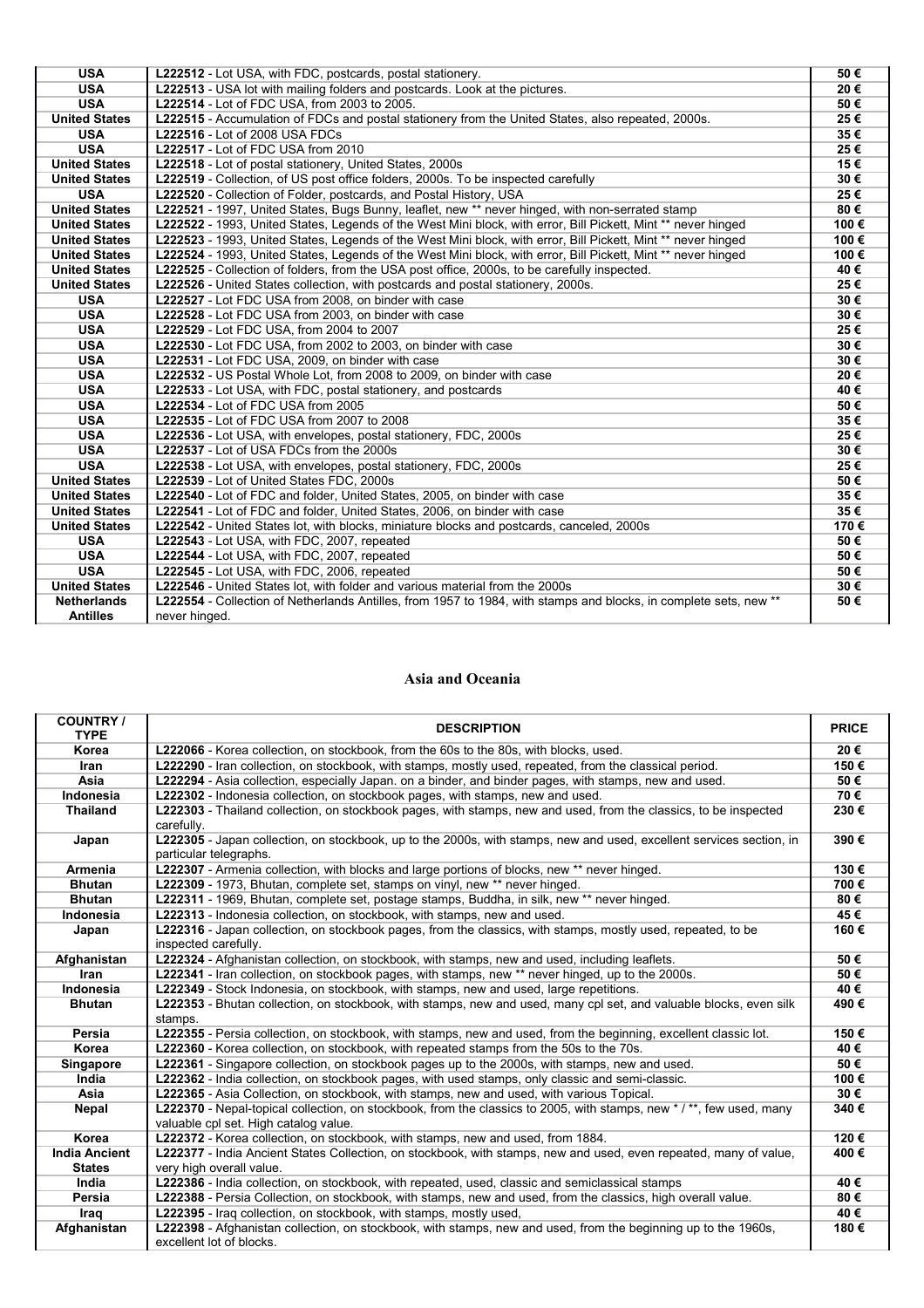| Canton               | L222404 - Canton collection, on stockbook pages, with stamps, new * hinged, and used, from 1901 to 1909.                                               | 240€  |
|----------------------|--------------------------------------------------------------------------------------------------------------------------------------------------------|-------|
| <b>French China</b>  | L222405 - China French Collection, on album pages, from 1894 to 1922, with stamps, new */** and used.                                                  | 250€  |
| Cilicia              | <b>L222408</b> - Cilicia collection, from 1919 to 1920, with stamps, new * hinged, and used.                                                           | 120€  |
| Lebanon              | L222412 - Lebanon Collection, on album pages, from 1924 to 1945, with stamps, new */**, many cpl set of value.                                         | 650€  |
| Cochinchina          | L222414 - Cochinchina and Indochina collection, on album pages, from 1886 to 1949, with stamps, new */**, and                                          | 980€  |
| and Indochina        | used, full-bodied classic lot, for a very high total value.                                                                                            |       |
| <b>New Caledonia</b> | L222420 - New Caledonia collection, on albums, from 1859 to 1997, with stamps, new */**, and used. Great colonial<br>section. Very high catalog value. | 1350€ |
| Vietnam              | L222422 - Vietnam collection, on album, from 1945 to 1991, with stamps, new * / **, and used, high catalog value                                       | 750€  |
| India                | L222426 - Excellent classic India lot, from 1854, with used stamps, also a beautiful example of 4 annas (Pliè). Very<br>high catalog value.            | 550€  |
| Laos                 | L222428 - Laos collection, on stockbook, with stamps, new ** never hinged, in cpl set, from the 1950s.                                                 | 200€  |
| Australian           | L222431 - Australian Antarctic Territory Collection, on stockbook, new ** never hinged.                                                                | 70€   |
| <b>Antarctic</b>     |                                                                                                                                                        |       |
| Territory            |                                                                                                                                                        |       |
| Asia                 | L222438 - Lot of stamps, classic and semi-classic, new */** and Cook Islands, and New Hebrides.                                                        | 340€  |
| Oceania              | <b>L222446</b> - Oceania postal history collection, on binder. Look at the pictures.                                                                   | 30€   |
| Korea                | L222551 - Collection of Korea, between 1884 and 1998, with miniature blocks, leaflets and stamps, also in complete<br>sets, all used.                  | 40€   |
| Syria                | L222553 - Collection of Syria, from 1948 to 1969, with blocks and stamps, in complete sets, new ** never hinged.                                       | 80€   |
| India                | <b>L222555</b> - Collection India, on stockbook, with used stamps.                                                                                     | 25€   |
| China                | L222558 - China collection, on stockbook, with new and used stamps. Look at the pictures!                                                              | 60€   |
| China                | <b>L222559</b> - China collection, on stockbook, with new stamps. Look at the pictures!                                                                | 140 € |
| <b>Middle East</b>   | <b>L222564</b> - Middle East collection of used blocks, miniature blocks and postage stamps.                                                           | 25€   |
| China                | <b>L222568</b> - China collection, with mostly used stamps, from the dragons.                                                                          | 50€   |
| <b>Philippines</b>   | <b>L222569</b> - Philippines collection, with mostly used stamps, from the late 1800s.                                                                 | 30€   |
|                      |                                                                                                                                                        |       |

#### **Rest of the world**

| <b>COUNTRY/</b><br><b>TYPE</b> | <b>DESCRIPTION</b>                                                                                                                                                                                                                                                 | <b>PRICE</b> |
|--------------------------------|--------------------------------------------------------------------------------------------------------------------------------------------------------------------------------------------------------------------------------------------------------------------|--------------|
| World                          | <b>L222151</b> - World Collection, on stockbook pages, with postage stamps, used, classic and semi-classic.                                                                                                                                                        | 30€          |
| World                          | L222326 - World collection, on stockbook, with stamps, new ** never hinged, only gold / silver laminated.                                                                                                                                                          | 150€         |
| World                          | L222328 - World Collection, on stockbook pages, with stamps and blocks, new ** never hinged, on silk, wood etc.                                                                                                                                                    | 80€          |
| World                          | L222332 - Collection of blocks only, mostly new ** never hinged, from all over the world, thousands of specimens,<br>also noted postcards, and luxury tests, impossible to photograph them all (an infinitesimal part was photographed).<br>Immense catalog value. | 1400€        |
| World                          | L222342 - World Collection, on stockbook, with stamps, only specials, new and used,                                                                                                                                                                                | 240€         |
| World                          | L222346 - World Collection, on stockbook, with stamps, new * / **, many cpl set, various Topical.                                                                                                                                                                  | 130€         |
| World                          | L222378 - World Collection, on stockbook, with stamps, new and used, mainly thematic philatelic exhibitions, and<br>anniversaries                                                                                                                                  | 200€         |
| World                          | L222379 - World collection, on stockbook, with stamps, mostly new ** never hinged, only gold laminated, very high<br>catalog value.                                                                                                                                | 650€         |
| World                          | L222380 - Small collection of numbers 1, including the number 1 of Poland.                                                                                                                                                                                         | 160€         |
| World                          | L222383 - World collection, on stockbook pages, with gold-laminated stamps, new ** never hinged.                                                                                                                                                                   | 40€          |
| World                          | L222390 - World Collection, on stockbook cabinet, envelopes and FDC with stamps and leaflets, laminated in gold<br>and silver.                                                                                                                                     | 50€          |
| World                          | L222427 - Lot of classics, with stamps, new without rubber / * hinged, and used, also Specimen. Noted 1 stamp<br>Scinde Dawk (to be appraised) and Natal.                                                                                                          | 390€         |
| World                          | L222432 - World Collection, on stockbook, with stamps, new and used, from the classical period.                                                                                                                                                                    | 80€          |
| World                          | <b>L222442</b> - World Postal History Collection, on stockbook cabinet. Look at the pictures.                                                                                                                                                                      | 35€          |
| World                          | <b>L222443</b> - World postal history collection, on 2 binders. Look at the pictures.                                                                                                                                                                              | 35€          |
| World                          | L222447 - Postal history collection, with envelopes all circulated, even censored and registered.                                                                                                                                                                  | 110€         |
| World                          | L222448 - World Postal History Collection, with all travel envelopes, also note the 1977 Martinique Envelope, and<br>censored.                                                                                                                                     | 190€         |
| World                          | L222449 - World Postal History Collection, on binder, with envelopes and postcards,                                                                                                                                                                                | 40€          |
| World                          | L222450 - Postal History Collection, World, see photos.                                                                                                                                                                                                            | 35€          |
| World                          | L222504 - World collection on album, with stamps and blocks, new and used. Noted Iceland blocks, excellent<br>Yugoslavia lot, and rare 1968 Olympics miniature blocks.                                                                                             | 360€         |
| World                          | L222511 - World Collection, on binder, with postage stamps, leaflets, and postal history. Noted 3 Portugal blocks,<br>second picks, Germany DDR ZKD stamps, astronaut autographs and more.                                                                         | 240€         |
| World                          | L222550 - Collection of leaflets, new ** never hinged, various Topical, mainly space.                                                                                                                                                                              | 40€          |
| World                          | L222566 - Afghanistan and Danish Antilles collection, on small binder, with mostly used stamps.                                                                                                                                                                    | 50€          |

# **Topical**

| <b>COUNTRY</b> /<br><b>TYPE</b> | <b>DESCRIPTION</b>                                                                                              | <b>PRICE</b> |
|---------------------------------|-----------------------------------------------------------------------------------------------------------------|--------------|
| <b>Butterflies</b>              | <b>L222291</b> - Thematic butterflies collection, on stockbook, with leaflets, new and used.                    | 160€         |
| Space                           | <b>L222293</b> - Space topical collection, on stockbook, with stamps, new and used, also in cpl set             | 110€         |
| Stamps in the                   | L222300 - topical Collection Stamps in the Stamps, on stockbook, with stamps, new ** never hinged, and used, in | 100€         |
| Postage                         | sets cpl.                                                                                                       |              |
| <b>Stamps</b>                   |                                                                                                                 |              |